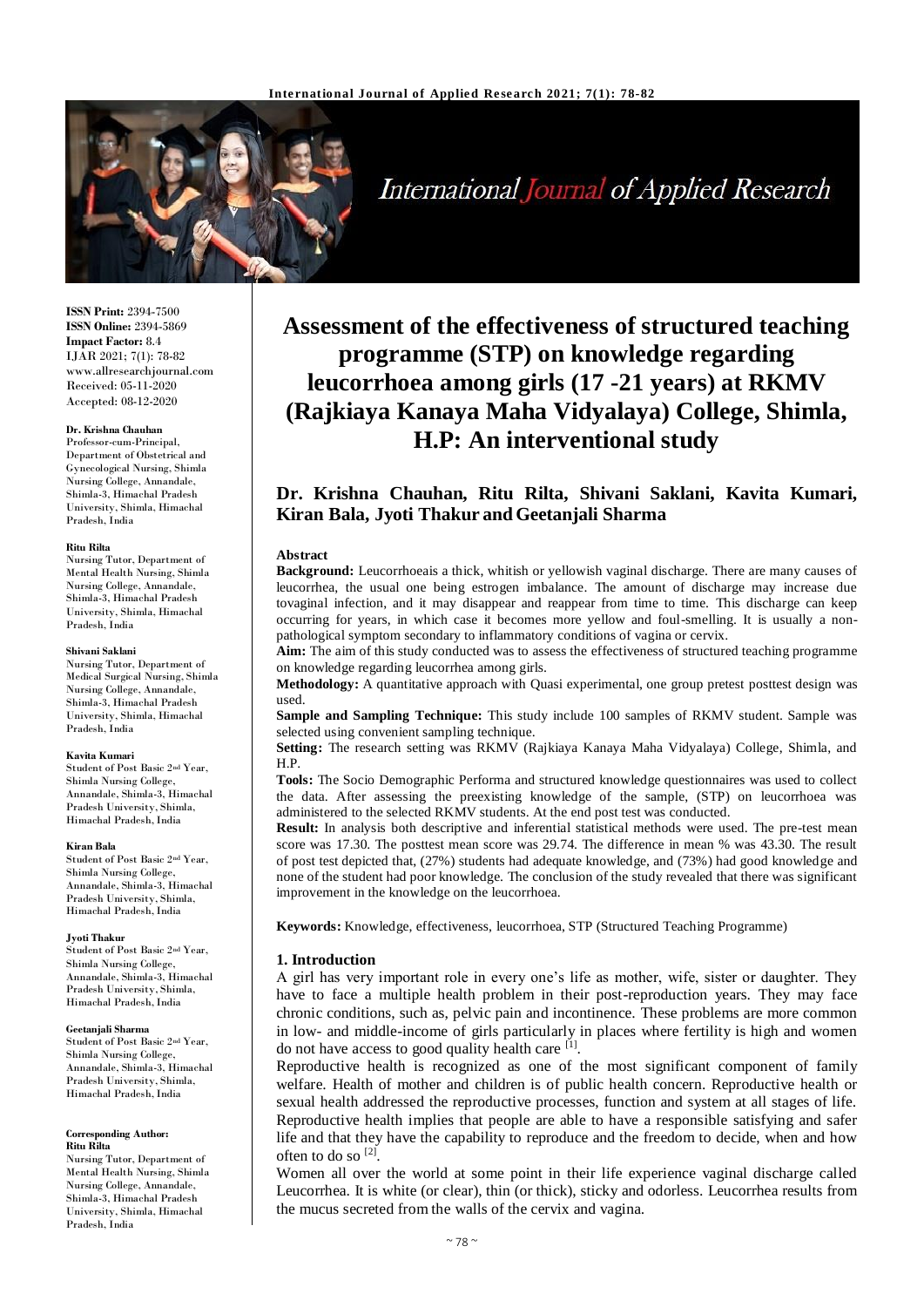It is caused by the increase in levels of hormones, especially estrogen. The presence of leucorrhea indicates that vagina is kept clean and is in healthy condition. Vaginal discharge is composed of mucus secreted from vagina and cervix along with old cells and normal bacterial flora of vagina. Some girls experience leucorrhea more frequently than others. Although, leucorrhea is common and considered normal to occur; however, many women find it scary and is uncomfortable. Further, women are embarrassed to discuss this condition with their peers and physician. Hence, leucorrhea becomes a challenge <sup>[3]</sup>. Leucorrhoea is a very common complaint in obstetric and medical practice. The term "leucorrhoea" is applied to cases of abnormal vaginal discharge, non- hemorrhagic nature, which is not caused by neoplasm or other serious organic disease. It is also difficult condition to treat satisfactorily in view of its uncertain etiology<sup>[4]</sup>. Vaginal discharge is known to serve as a viable housekeeping function in the reproductive house of a woman. Inside the glands located in the cervix and the vagina is a fluid which carries away the bacteria and dead cells. This prevents infection by keeping the vagina clean.

Most of the time, vaginal discharge is considered perfectly normal. The amount of the discharge varies, as can hue (the color ranges from transparent to milky-white) and odor, depending on the menstrual cycle timings <sup>[5]</sup>.

## **2. Methods and Materials**

**2.1 Research design:** This study aims to assess the effectiveness of structured teaching programme (STP) on knowledge regarding Leucorrhoea among girls So, Quantitative approach was selected under thatdesign was quasi-experimental one group pre-test post test design.

**2.2 Setting:** The study was conducted at RKMV (Rajkiaya Kanaya Maha vidyala) College, Shimla H.P. 2020.

**2.3 Population:** Girls (17 -21 years) of RKMV

**2.4 Sample and sampling technique:** In the present study 100 samples of Rajkiaya Kanaya Maha vidyala was selected by convenient sampling technique.



**Fig 1:** Schematic representation of the study

## **2.5 Data collection tools and techniques**

Based on the objectives and conceptual framework of the study, the tool developed was divided into the followings section:

- Sample characteristics Performa
- Structured knowledge questionnaire
- It was self-structured knowledge questionnaire that containing 40 questions. It was validated by experts from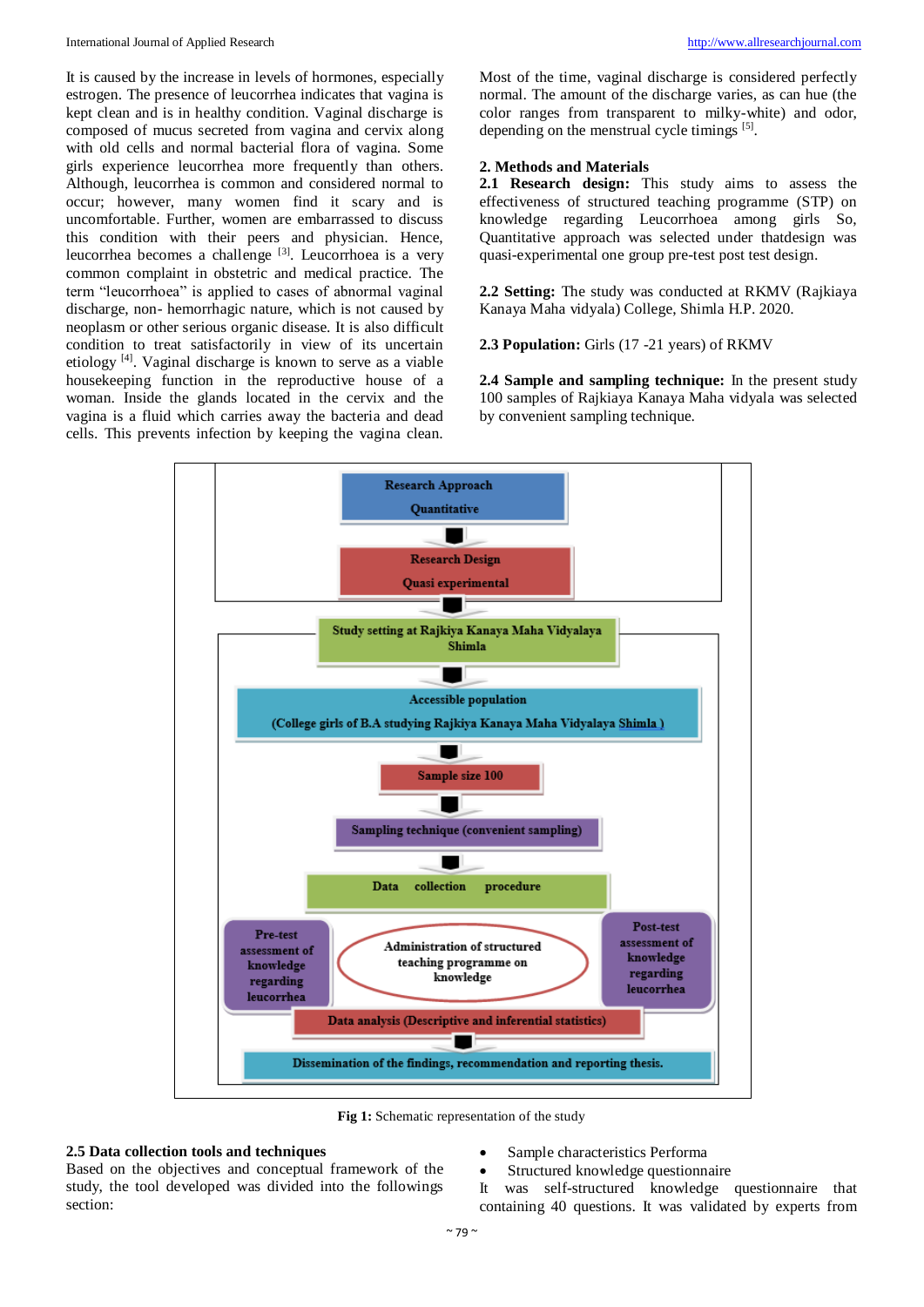field of nursing. Experts were requested to judge the items for their clarity, relevance, meaningfulness and content.

## **2.6 Ethical considerations**

Ethical permission was obtained before conducting the study. Research participants were enrolled in the study after

online informed consent and they were assured about the confidentiality of their responses

**3. Results:** Description of demographic variables among RKMV girls

| S. No.         | Variables                       | <b>Frequency</b> | Percentage |  |
|----------------|---------------------------------|------------------|------------|--|
|                | Age                             |                  |            |  |
|                | 1.1 17 years                    | 15               | 15%        |  |
|                | 1.2 18 years                    | 13               | 13%        |  |
| 1              | 1.3 19 years                    | 12               | 12%        |  |
|                | 1.4 20 years                    | 60               | 60%        |  |
|                | Socio-Economic Status           |                  |            |  |
|                | 2.1 Low Class family            | 8                | 8%         |  |
| $\overline{2}$ | 2.2 Middle class family         | 87               | 87%        |  |
|                | 2.3 High class family           | 5                | 5%         |  |
|                | Area                            |                  |            |  |
| $\mathfrak{Z}$ | 3.1 Urban                       | 36               | 36%        |  |
|                | 3.2 Rural                       | 64               | 64%        |  |
|                | Menarche                        |                  |            |  |
|                | $9-10$ year                     | $\overline{4}$   | 4%         |  |
|                | 11-12 year                      | $\overline{12}$  | 12%        |  |
| 4              | 13-14 year                      | 54               | 54%        |  |
|                | 15-16 year                      | 30               | 30%        |  |
|                | Food Taking                     |                  |            |  |
|                | Fat rich diet                   | $\overline{7}$   | 7%         |  |
|                | Junk food                       | 16               | 16%        |  |
| 5              | <b>Balanced</b> diet            | 22               | 22%        |  |
|                | Normal diet                     | 55               | 55%        |  |
|                | Pre. Source of Information      |                  |            |  |
|                | Mass media                      | 27               | 27%        |  |
| 6              | Through friends                 | 27               | 27%        |  |
|                | Through family                  | 23               | 23%        |  |
|                | No information                  | 23               | 23%        |  |
|                | Mothers Education               |                  |            |  |
|                | No formal education             | 16               | 16%        |  |
|                | Matriculation                   | 40               | 40%        |  |
| $\overline{7}$ |                                 | 20               | 20%        |  |
|                | Secondary education<br>Graduate | 22               | 22%        |  |
|                |                                 |                  |            |  |
|                | Post graduate                   | $\mathbf{2}$     | $2\%$      |  |
|                | Mothers Occupation              |                  |            |  |
|                | Home maker                      | 77               | 77%        |  |
| 8              | Self employed                   | $\,$ 8 $\,$      | $8\%$      |  |
|                | Private employee                | $\,8\,$          | $8\%$      |  |
|                | Government employee             | $\overline{7}$   | 7%         |  |
|                | Personal Hygiene                |                  |            |  |
| 9              | Poor                            | 11               | 11%        |  |
|                | Fair                            | 17               | 17%        |  |
|                | Good                            | 72               | 72%        |  |

Table 1: Frequency and percentage distribution of girls based on Socio demographic variables. N=100

Table 1 shows the frequency and percentage distribution of demographic variables with respect to age, Socio-Economic Status, area, menarche, food taking, Pre-Source of Information, Mother's Education, Mother's Occupation, and Personal Hygiene. Assessment of pre-test and post –test knowledge score among girls.

**Table 2:** Frequency and percentage distribution of pretest and posttest level of knowledge regarding leucorrhoea among college students. Error**!** Not a valid link**.**

| Criteria measure of pretest and posttest knowledge score |                 |                  |  |  |  |
|----------------------------------------------------------|-----------------|------------------|--|--|--|
| Score level $(n=100)$                                    | Pretest $(F %)$ | Posttest $(F% )$ |  |  |  |
| Poor knowledge. $(0-13)$                                 | 25(25%)         | $0(0\%)$         |  |  |  |
| Average knowledge.(14-26)                                | 72(72%)         | 29(29%)          |  |  |  |
| Good knowledge. (27-40)                                  | 3(3%)           | 73(73%)          |  |  |  |
| $\sim$ $\sim$                                            |                 |                  |  |  |  |

Maximum Score=40

Minimum Score=0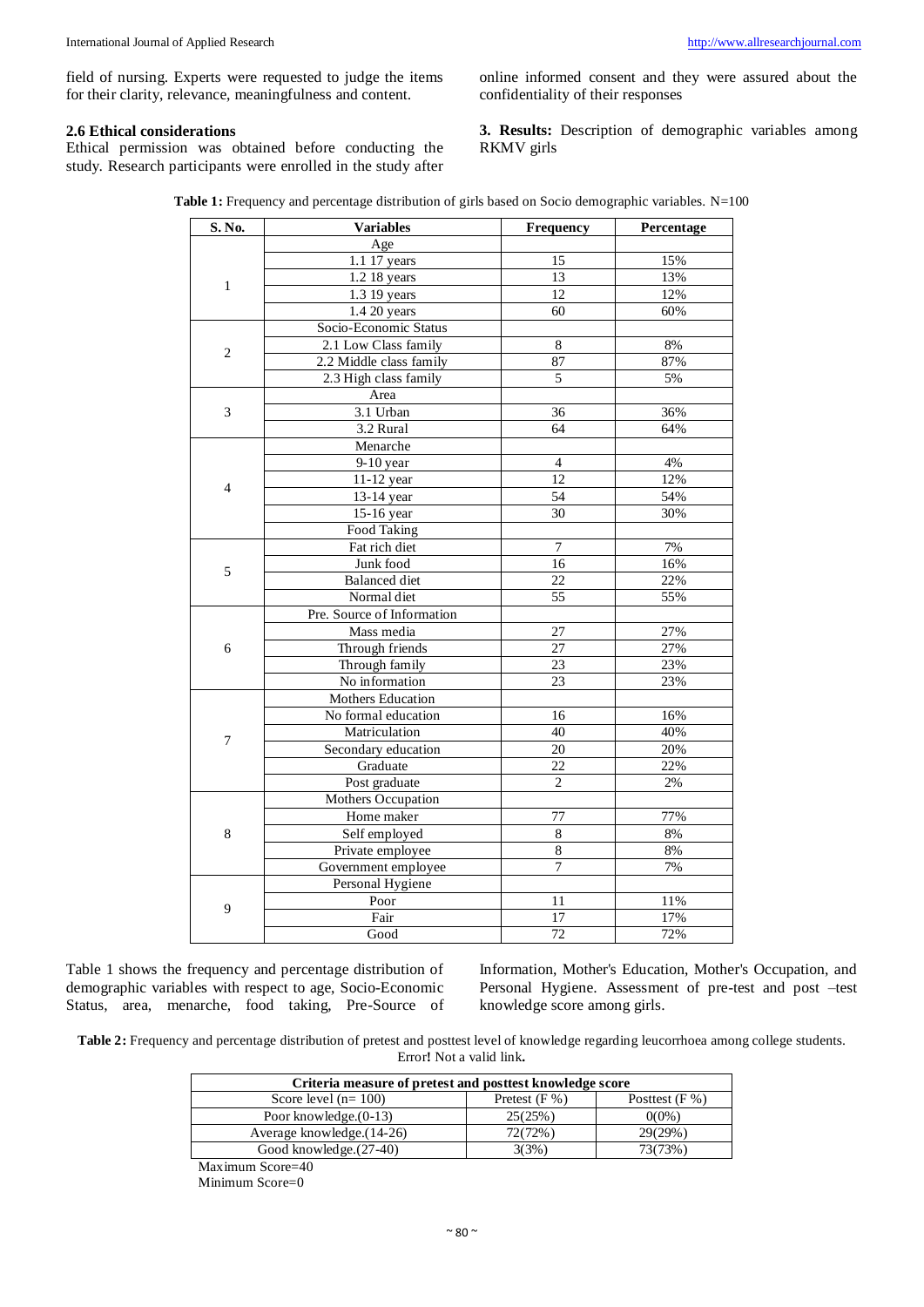Table 2 reveals that 25 college students (25%) had poor knowledge, 72 college students (72%) had average knowledge, 3 college students (3%) had good knowledge in

pre test and in post test 0% students had poor knowledge, 29% students had average knowledge, 73% students had good knowledge.



**Fig 2:** Reveals that in pretest25 college students (25%) had poor knowledge, 72 college students (72%) had average knowledge, 3 college students (3%) had good knowledge in pre test and in post test 0% students had poor knowledge, 29% students had average knowledge, 73% students had good knowledge.





**Fig 3:** reveals that in pre-test mean was 17.30 and standard deviation was 5.22 post-test mean was 29.74 and standard deviation was 6.624.

## **3.2 Comparison of the pre-test and post-test knowledge score to test hypothesis and assess the effectiveness of STP**

**Table 3:** Comparison of pre-test and post-test Scores to test hypothesis. Error! Not a valid link**.**

| <b>Paired T Test</b>                                    |  |        |                       | Mean±S.D. Mean% Range Mean Diff. Paired T Test P value Table Value at 0.05 |
|---------------------------------------------------------|--|--------|-----------------------|----------------------------------------------------------------------------|
| Pre-test knowledge   $17.3 \pm 5.221$   43.30   6-30    |  | 12.440 | $14.777 * Sig$ <0.001 | l.98                                                                       |
| Post-test knowledge   29.74 $\pm$ 6.624   74.40   14-37 |  |        |                       |                                                                            |

Significance Level 0.05

Maximum=40 Minimum=0

Table 3 shows that, the mean pre-test knowledge score was 17.3, standard deviation was 5.221, and the mean post-test knowledge score was 29.74, standard deviation was6.624. The mean% of pre-test score was 43.30, and post-test score was 74.40. The obtained mean difference (12.440) between the pre-test and post-test knowledge score of experimental group was found to be statistically significant as evidence

from the "t" valve 14.777\* Sig at 0.05 level. Therefore, the obtained mean difference was true difference and not by chance. Hence the null hypothesis  $(H<sub>2</sub>)$  was rejected and the research hypothesis  $(H_1)$  was accepted. This shows that the structure teaching programme on leucorrhoea was effective in enhancing the knowledge of girls regarding leucorrhoea.

**Table 4:** Shows that, the mean pre-test knowledge score was 17.30, and the mean post-test knowledge score was 29.74, with the mean difference of 12.44. The mean% of pre-test score was 43.25, and post-test score was 74.35, with the mean difference% 31.10.

| Diagram Showing Individual Score Gain (Effectiveness) |       |       |       |  |                                                                                                                      |       |
|-------------------------------------------------------|-------|-------|-------|--|----------------------------------------------------------------------------------------------------------------------|-------|
|                                                       |       |       |       |  | Mean%Pre-test KnowledgePost-test KnowledgeDifferencePre-test Knowledge Score %Post-test Knowledge Score %Difference% |       |
| Average                                               | 17.30 | 29.74 | 12.44 |  |                                                                                                                      | 31.10 |